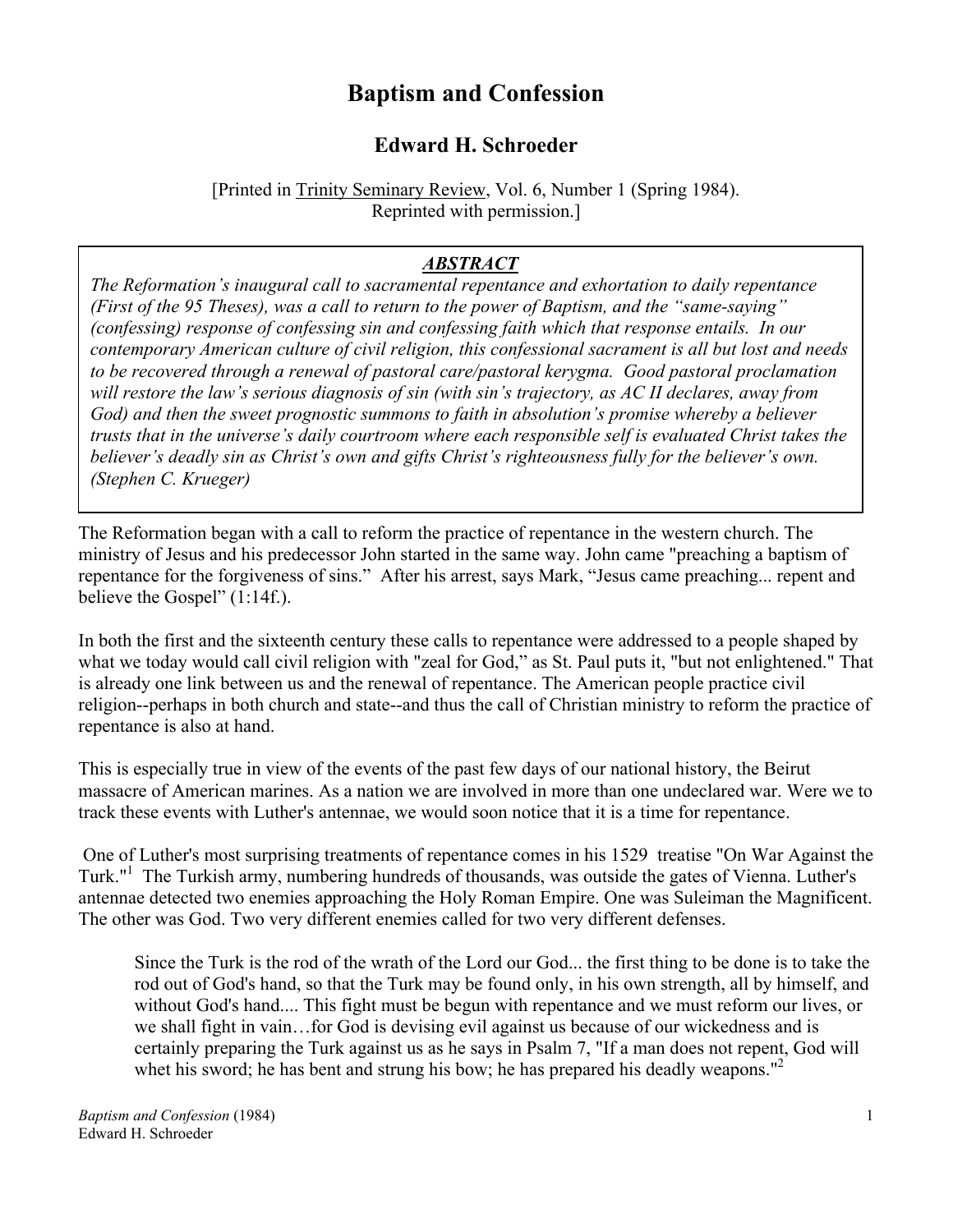Luther anticipates that to the experts his military analysis and strategy "will be laughable for they will consider it a simple and common thing which they have long since passed beyond; nevertheless, I have not been willing to omit it for the sake of myself and of sinners like myself, who need both repentance and exhortation to repentance every day."<sup>3</sup>

The last line signals what is central. Repentance? Who needs it? Sinners do. They need both repentance *and* exhortation to repentance every day. We can return to national need for repentance later in this paper after we have a clearer picture of the meaning of that sentence: "sinners need both repentance and exhortation to repentance every day." For exposing that meaning I shall work from three Luther documents: The *Large Catechism* sections on Baptism and Confession (=LC), the corresponding articles from the *Smalcald Articles* (= SA), and Luther's *Explanations of the 95 Theses* (=ET).

### *The Grammar of Confession*

The New Testament term for confessing is *homologia*. It means "saying the same thing." Thus to confess is to repeat, reiterate, "same-say" what someone else has already said. Fundamentally the stage-set for such same-saying is juridical, the forensic courtroom, where charges, claims, accusations, defenses, testimony, witness, yes, even confessions, are all made. Christian confessing occurs on such a stage-set. Confessing sin and confessing the faith, both of them, are same-saying back to the judge what someone else has first said about us to the court. First the prosecutor. "Your honor, this one is a sinner according to your own law. Here is *prima facie* evidence." Confessing sin is the accused concurring in the prosecutor's statement, "same-saying" it out loud. Then comes the defense attorney who, according to Revelation 12, appears before the bench as a Lamb that was slain and says: "Your honor, this accused is one for whom I died. Guilty indeed. But in my death for just such folks, justice, your justice, has already been done. Proleptically, you might say. Thus the accused is a candidate for acquittal." Says the judge: "How does the accused now plead?" In answer comes the "confession of faith," same-saying the defense counselor's words: "I confess that I am just such a one as the Lamb described. I plead the Lamb's prior testimony. I trust that I am righteous *propter Christum.* He said I was."

Today there are critical voices that question the image of this forensic drama as mythology and suited to another age, but not reflecting the sense of reality we have today. For Luther the juridical is not metaphor or image or symbol for something else. It is reality. Our lives must pass muster before the divine bench. Indeed, we are doing that day in and day out long before the final judgment. If you think that at most you are on trial before your human associates day in and day out, then note well that that drama is performed before a human stage flat behind which is the real back wall of the theater. In front of that real wall is the divine bench, the cosmic judge, and your microcosmic drama on this mini-stage is actually being performed on the cosmic stage of the mega-courtroom. Just as there were two enemies confronting the empire at Vienna, so there are two benches in routine daily life before which we practice and argue our own cases. Survival even in the mini-stage before the flats of daily routine life depends on how we make our confessions--both of them, of sin and of faith. That is of course true if and only if we are sinners. But if sinners, then we "need both repentance and the exhortation to repentance every day."

Behind this bivocal confessionalism in Luther's theology, of course, lies his "Eureka" encounter with the bivocality of God. One way he describes it is in a Table Talk selection from the winter of 1542-43:

For a long time I went astray and didn't know what I was doing. To be sure, I was on to something, but I did not know what it really was until I came to the text in Rom 1:17, "He who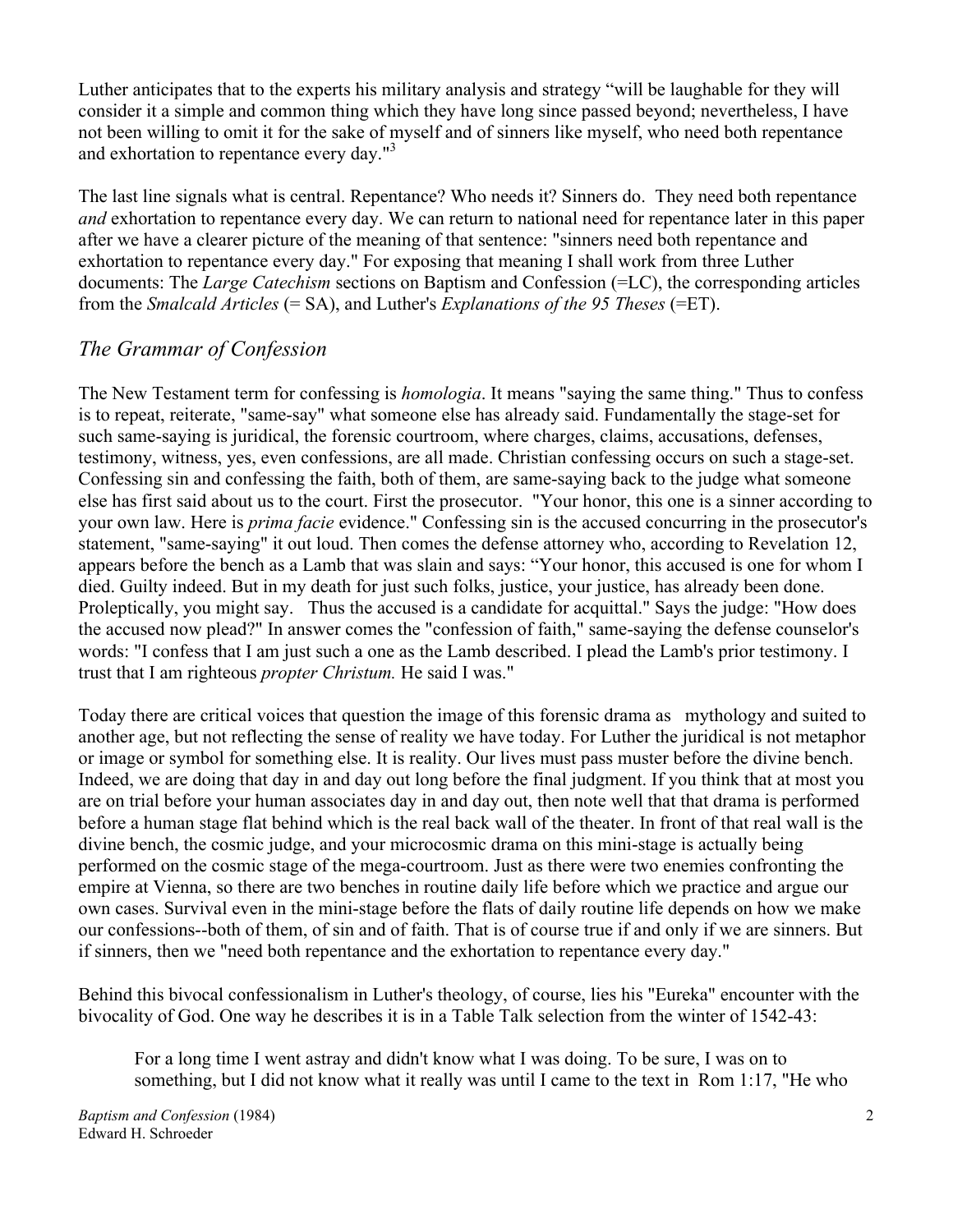through faith is righteous shall live." That text helped me. There I saw what righteousness Paul was talking about. The word *justitia* struck out in the text. I connected the abstract notion of righteousness with the concrete phenomenon of being righteous, and finally understood what I had here. I learned to distinguish between the law's kind of righteousness and that of the gospel. My previous reading was marred by but one defect in that I made no distinction between the law and the gospel. I regarded them to be identical and spoke as though there was no difference between Christ and Moses other than their location in time and their relative perfection. But when I found that distinction—that the law is one thing, and the gospel is something else--that was my breakthrough.<sup>4</sup>

Confessing sin and confessing faith are same-saying, saying yes to God's word of law and God's word of gospel addressed to me.

### *The Baptismal Basis of Both Confessions*

In the LC the discussion of confession and absolution comes connected to baptism. Here, as in the Small Catechism (=SC), the fourth question about baptism asks about its *Zeichen* character, what it signals for the future. Baptism puts a signpost on the baptized: This human being is signed up/signed in for a future of "sinking under and coming back up again...slaying the old Adam and resurrecting the new, both of which actions must continue in us our whole life long. Thus a Christian life is nothing else than a daily Baptism, once begun and ever continued...This is the right use of Baptism." Where this does not happen, "Baptism is not being used but resisted."

Here you see that Baptism, both by its power and by its signification  $\mathfrak{[} =$  pointer toward a particular future], comprehends also the third sacrament, formerly called Penance, which is really nothing else than Baptism. What is repentance but an earnest attack on the old man and an entering upon a new life? If you live in repentance, therefore, you are walking in Baptism, which not only announces this new life but also produces, begins, and promotes it. ... Therefore Baptism remains forever. ... Repentance, therefore, is nothing else than a return and approach to Baptism, to resume and practice what had earlier been begun but abandoned.

I say this to correct the opinion, which has long prevailed among us, that our Baptism is something past which we can no longer use after falling again into sin. We have such a notion because we regard Baptism only in the light of a work performed once for all. Indeed, St. Jerome is responsible for this view, for he wrote, "Repentance is the second plank on which we must swim ashore after the ship founders" in which we embarked when we entered the Christian church. This interpretation deprives Baptism of its value, making it of no further use to us. Therefore the statement is incorrect. The ship does not founder since, as we said, it is God s ordinance and not a work of ours. But it does happen that we slip and fall out of the ship. If anybody does fall out, he should immediately head for the ship and cling to it until he can climb aboard again and sail on as he had done before.<sup>5</sup>

These words need no commentary, but do suggest some consequences. The strangeness with which protestantized Lutherans in America generally greet the restoration of confession and absolution as regular parish ministry is undoubtedly linked to a strange notion of what baptism is. Now baptism *is* strange, but the strange notion of Christians today about it is an *estranged* notion, estranged from the daily double dipping that baptism signals right at the outset. The whole Christian ball of wax is about death and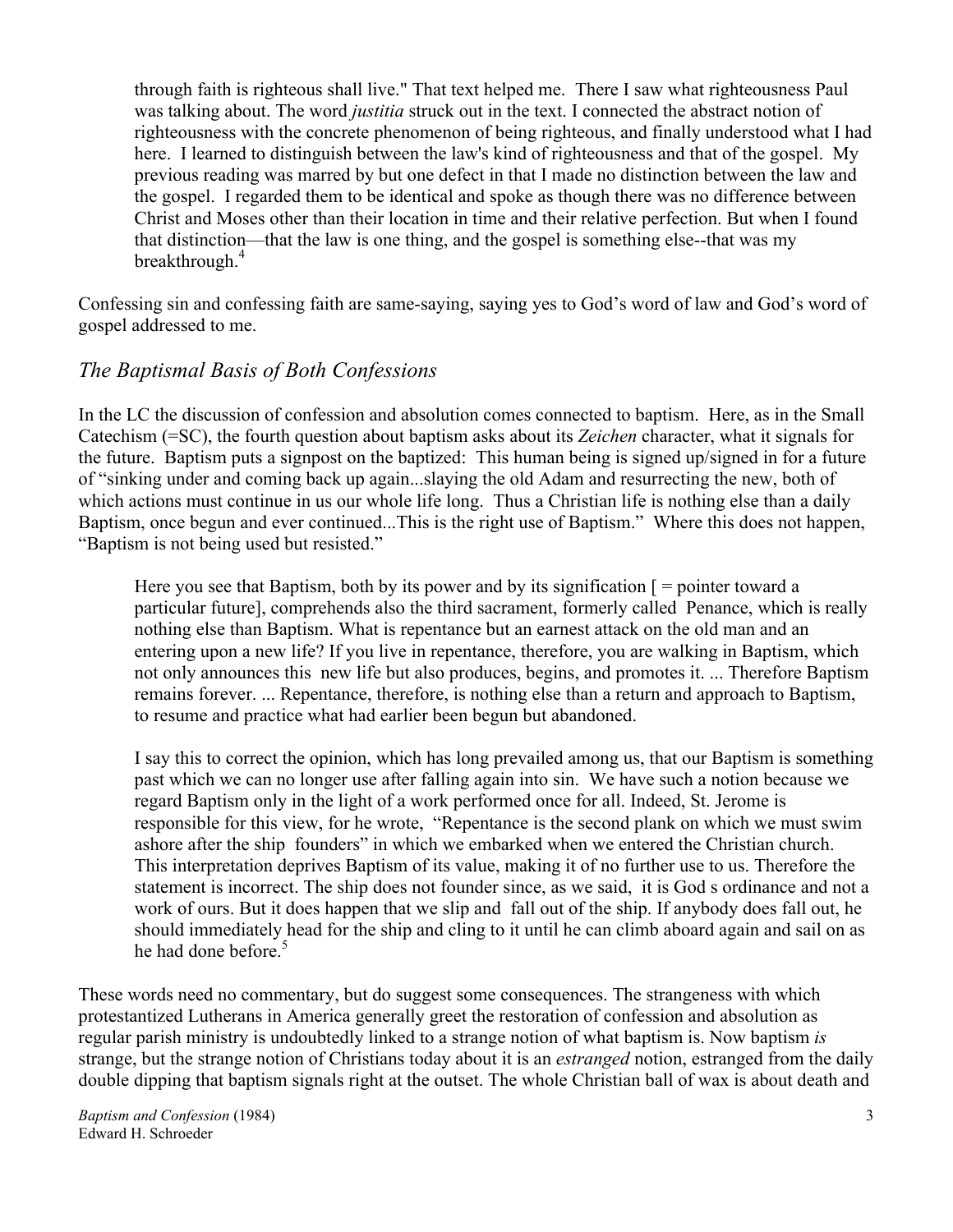resurrection, Christ's first, then ours. Confession and absolution is *opus proprium*, the real thing, about Christian existence. If Christians perceive it as an *alienum opus* to their piety-let the reformation begin again: back to basics, baptismal basics.

At the very end of the LC Luther appended to the article on the Lord's Supper another few paragraphs about confession. The last of those paragraphs begins: "Therefore when I urge you to go to confession, I am simply urging you to be a Christian. If I bring you to the point of being a Christian, I have also brought you to confession. . . [By definition] Christians. . . want to be free from their sins, and happy in their conscience." <sup>6</sup> Confession is all there in baptism, because what it means to be Christian is all there in baptism. Renewal in baptismal piety is recovering the third sacrament.

## *Luther's Proposal for Reforming the Confessional Sacrament*

The hassle over indulgences was the tripwire that put the Wittenberg reformation onto the European map. Just for clarity we need to rehearse a few historical basics. Indulgences did not put forgiveness of sins up for sale. Indulgences were an alternate route, one might even say a pastorally better way, a grace-oriented way, of practicing the final and painful part of the penance sacrament as it had evolved in the medieval church. Here is Luther's description of the sequence: It was "divided into three parts--contrition, confession, and satisfaction--with the added consolation that a person who properly repents, confesses, and makes satisfaction has merited forgiveness and has paid for his sins before God."<sup>7</sup> Indulgences came in at part three as an alternate form for making satisfaction. Indulgences were another route for balancing out the accounts that my sinful actions had messed up. Normal satisfactions were spelled out in the form of penalties: You hurt someone, so you should be hurt in return with some corresponding punishment. The pastoral task in designating satisfaction/punishments called for skill in "making the punishment fit the crime." Indulgences were monetary penalties substituted for performance penalties: reasonable and performable.

Luther's pastoral objection was not that money cannot buy forgiveness. That is true, but he saw the entire third sacrament in all its parts marred by something else. It was promoted under the rubric that the penitent "merits forgiveness and pays for his sins before God." And what is so bad about that is Christological. In the SA Luther walks through the traditional pastoral practice of each segment (contrition, confession, satisfaction) and comes up with the almost monotonous conclusion over and over: "There was no mention here of Christ or of faith."<sup>8</sup>

In his commentary to the famous thesis sixty-two of the ninety-five he observed: "The Gospel. . .is not very well known to a large part of the church."<sup>9</sup> In the SA he links that to another theological vacuum in the church's pastoral leadership: "It was impossible for them to teach correctly about repentance because they did not know what sin really is."<sup>10</sup> Neither of God's two words is well known. No wonder confession needs reform. "Ignorance concerning sin and concerning Christ" are inseparable twins. This double ignorance, he complains, is at the bottom of the "thoroughly pagan doctrines" that call for reform."<sup>11</sup>

Not too long ago Karl Menninger cheered the hearts of many religious folks with his book entitled, *Whatever Became of Sin?* (New York: Hawthorn, 1973). It was a welcome new breeze in the wishywashy psycho-sociological, analytical jungle that tended to track bad behavior back to cause-and-effect roots over which the perpetrators of wickedness had little or no control, and therefore could not rightly be held accountable. For a culture sliding toward structural non-accountability, Menninger's was a protest with biblical groundings. But it was not about sin. It was at best about sin*s*, about destructive behaviors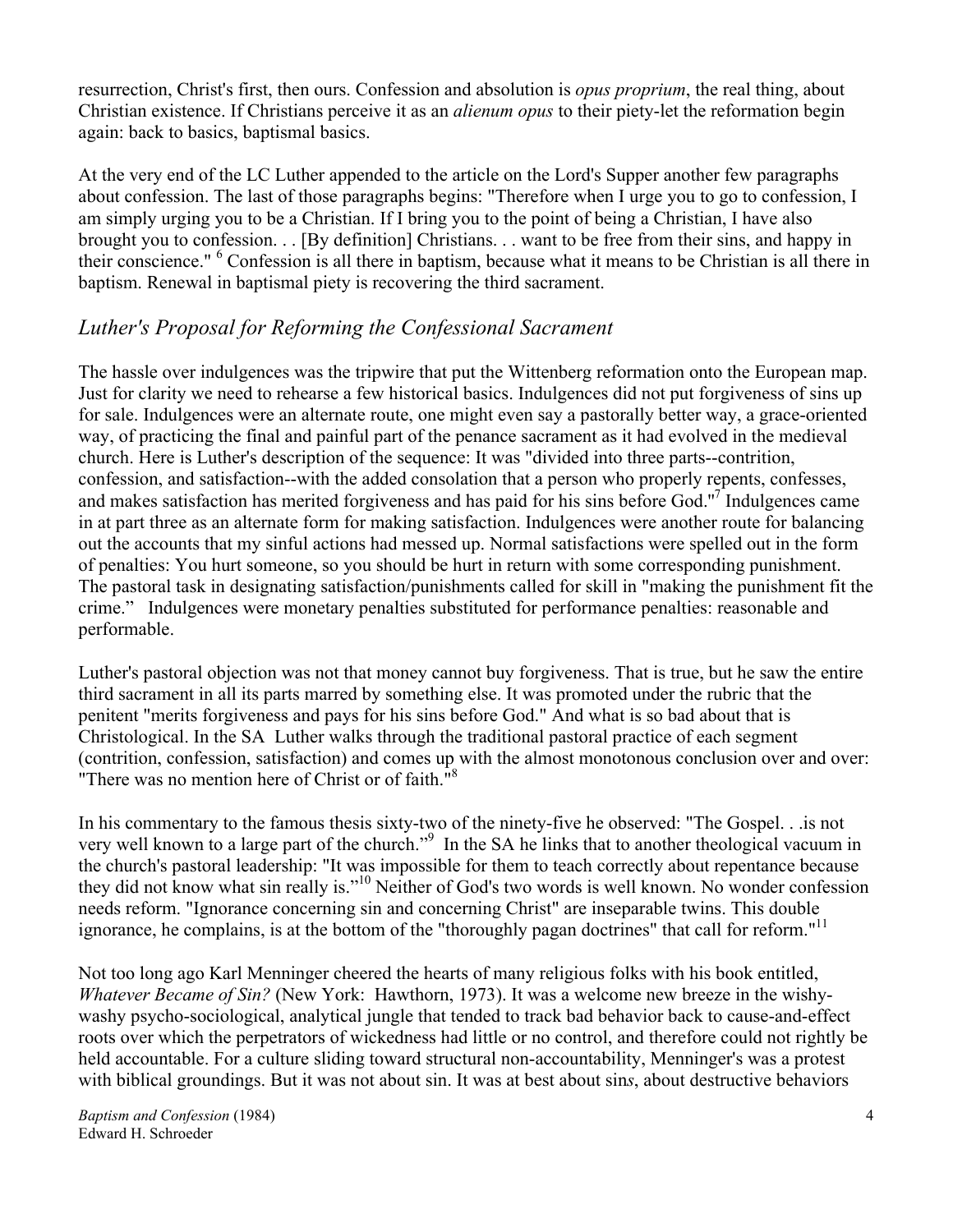for which human society should rightly hold the culprits accountable. Luther's critique of scholastic theology on sin would implicate Menninger, too, as well as the moralistic/atomistic notion of sin at the center of American civil religion.

Sin is not something sinners do. It is something sinners are. Their doing is a consequence of their being. To borrow the formula from the Augsburg Confession (= AC), sinners "...*are* without fear of God, *are* without trust in God, and *are* concupiscent."<sup>12</sup> They *are* non-listeners to, and consequently not samesayers of, God's word of critical analysis. To be without fear of God is to refuse to confess God's word of law as true about oneself. In addition, they *are* non-listeners, and consequently non-same-sayers of God's word of Christic gospel (non-confessors of trusting the promise); and in place of these two megamissing factors, they *are* concupiscent, that is, the directional antenna of their lives is tuned in to some other signal, a signal that has them signed up and signed on for a very different future than the one God's gospel has in mind for them.

Much sixteenth-century scholastic theology (and Menninger too?) got no further than listing the fruits of sin. It did not probe for (or even become aware of) the root sin. Fruits, of course, are quite accessible; roots, not so easily. And so it is with sin. Root sin "is so deep a corruption of our being that reflective reason cannot understand it. It must be believed because of the revelation in the Scriptures."<sup>13</sup> Note well, people do not come to confess sin by self-analysis, however carefully done.

Confessing sin ("*believing*" that I am a sinner) comes from listening to God's external word and responding by same-saying it. And which word of God is that? It is the word that non-God-fearers refuse to same-say, God's word of critical exposure, God's law. "The chief function or power of the law is to make original sin manifest and show humankind to what utter depths human nature has fallen and how corrupt it has become. So the law must tell us that we neither have nor care for God or that we worship strange gods--something we would not have believed before without the law's exposing us."<sup>14</sup> The directional signal of a sinner's life is an arrow that is *incurvatus in se*. I come to know that, says Luther, only via *ausserliches Wort*--being told from the outside.

In his biography of Luther (*Road to Reformation*, trans.J. W. Doberstein and T. G. Tappert [Philadelphia: Muhlenberg, 1946]) Heinrich Boehmer contrasts the two views of sin in the Reformation controversy as *longe a deo esse* versus *contra deum esse*. It is not the case, says Luther, that our hearts are just separated by some distance from God and we need to be brought together again. Rather our hearts are moving in a contrary direction; the space between expands. Augustine is only half right: "Thou hast made us for thyself, and our hearts arc restless till they find their rest in thee.'' Our hearts are indeed restless because they are busily at work aiming at "rest" in everything but thee.

The misperception of sin, as a matter of fruits with no attention to the root, or worse still, with the root viewed as intact, leads to the false gospel that we should "produce better fruits." In scholastic theology the combination of God's ever-present sacramental grace plus the positive potential ascribed to the human root produces a sinner's salvation. Christ and faith play no necessary role even though Christ may be mentioned at every turn. But the necessity of his involvement is reduced, and in the worst cases finally reduced to the point where "he died in vain."

Such a partial view of sin leads to "partial and fragmentary" repentance in the third sacrament. And that always leaves the penitent uncertain. Were there some sinful fruits that didn't get mentioned and thus are not yet forgiven? Luther frequently gives the pastoral advice: When confessing do not enumerate your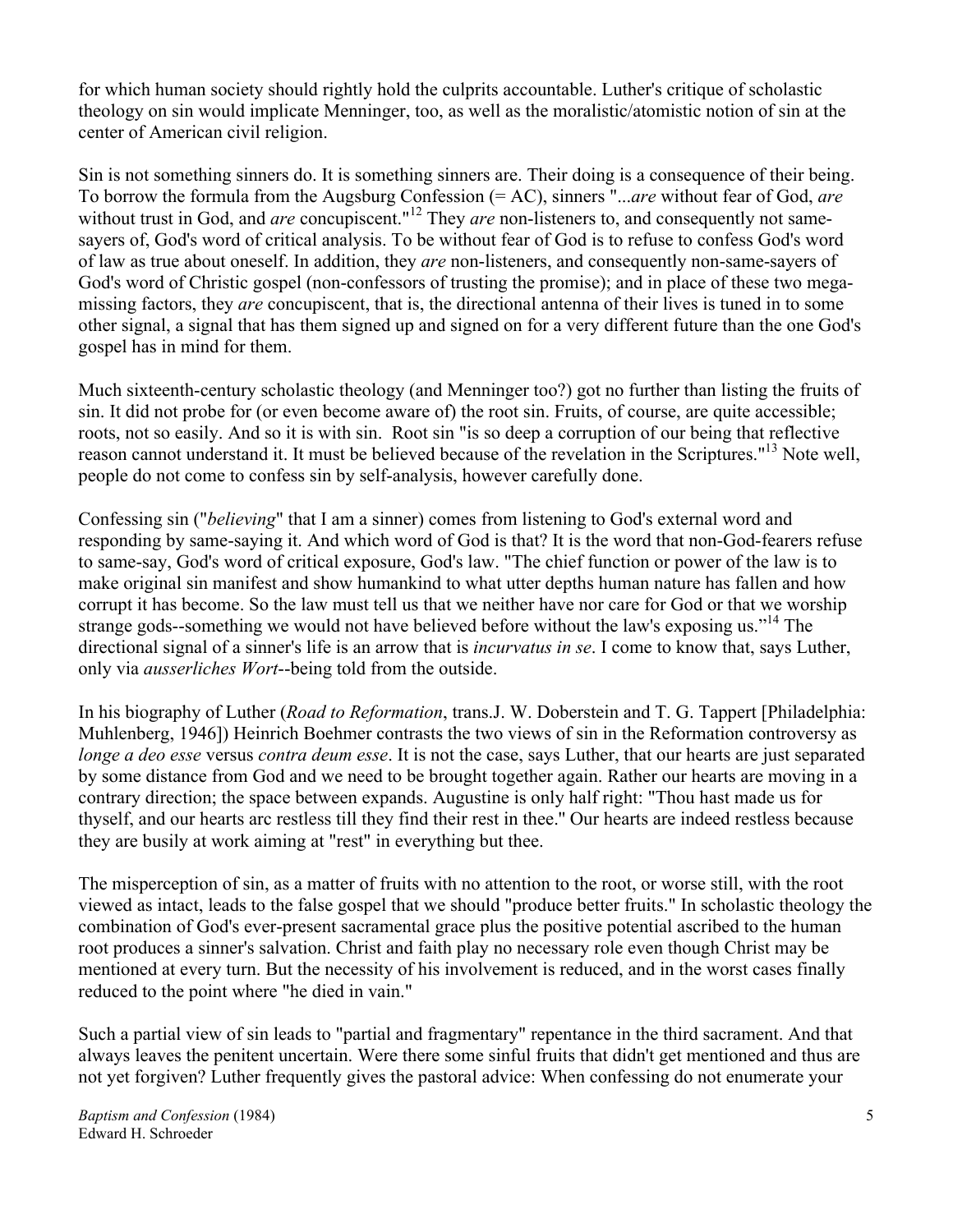sins lest you get conned into doing fruit-analysis instead of root-dialysis. "You dare not come [to confession]," he says, "and say how good *or how wicked* you are."<sup>15</sup> Sin is not quantifiable. Shouldn't the pastor at least inquire how serious is the penitent's contrition? "Not necessary," says Luther. "Take care, therefore, that you do not in any manner trust in your own contrition but completely and alone in that most naked word of your best and most faithful Savior, Jesus Christ."<sup>16</sup>

Luther faults the pastoral practice of his day first of all for urging people to trust their own contrition and not Christ's word of absolution, and secondly

Because they are so quick to dole out absolutions and to grant participations in the blessings of the church in the same manner, as though everybody everywhere has that faith. They make no inquiry of this in the people they absolve. Therefore it is not as necessary to ask when a person is absolved, "Are you sorry?" as it is to ask, "Do you believe that you can be absolved by me?"<sup>17</sup>

Luther sees sacramental confession as the act of confessing original sin, root sin, the sin that shapes my person. Root repentance

does not debate what is sin and what is not sin, but lumps everything together and says, "We are wholly and altogether sinful." We need not spend our time weighing, distinguishing, differentiating. On this account there is no uncertainty in such repentance, for nothing is left that we might imagine to be good enough to pay for our sin....And so our repentance cannot be false, uncertain, or partial, for a person who confesses that he is altogether sinful embraces all sins in his confession without omitting or forgetting a single one. Nor can our satisfaction be uncertain, for it consists not of the dubious, sinful works which we do but of the sufferings and blood of the innocent Lamb of God who takes away the sin of the world."<sup>18</sup>

Clearing up misperceptions of sin leads to a clearer grasp of Christ and faith. Sinners are forgiven, but only for Christ's sake by faith. "Christ and faith" are corollaries. Christ is God's good word to sinners and faith is the sinner same-saying that word back to God. Luther's drum-beat for the necessity of Christ's being *de facto* present for a sinner to trust was asserted against the widespread notion—also today—that God was by nature gracious. Grace was a generic commodity. Popular piety and much serious theology said, "Of course, God is gracious. That's his job." Not so, said Luther. The Son of God on the cross signals that the grace sinners need is anything but some "of course" commodity. Nor is it everywhere available.

Now, of course, all the gifts God showers upon us in creation are free allotments. As Luther says in the SC, "...all this purely out of fatherly, divine goodness and mercy, without any merit or worthiness in me." They do indeed come *sola gratia*. But you remember how the catechism paragraph of the first article concludes. All that free grace bestowed in God's first article of creation forgives nobody. In fact, it works just the opposite. "For all of which it is my duty (*schuldig bin*) to thank and to praise, to serve and obey him. This is most certainly true."<sup>19</sup>

God's grace in creation is a grace that obligates, implicates, incriminates and finally litigates against us. Those free gifts work as *lex semper accusat* just because they are so good and so freely bestowed. The grace in Christ, the grace that liberates sinners, liberates them from the very *schuldig* dilemma that arises for sinners in generic grace. We could recur here to that Table Talk cited earlier: God's grace in the old creation is one thing, God's grace in Christ is something else. In the next section we will examine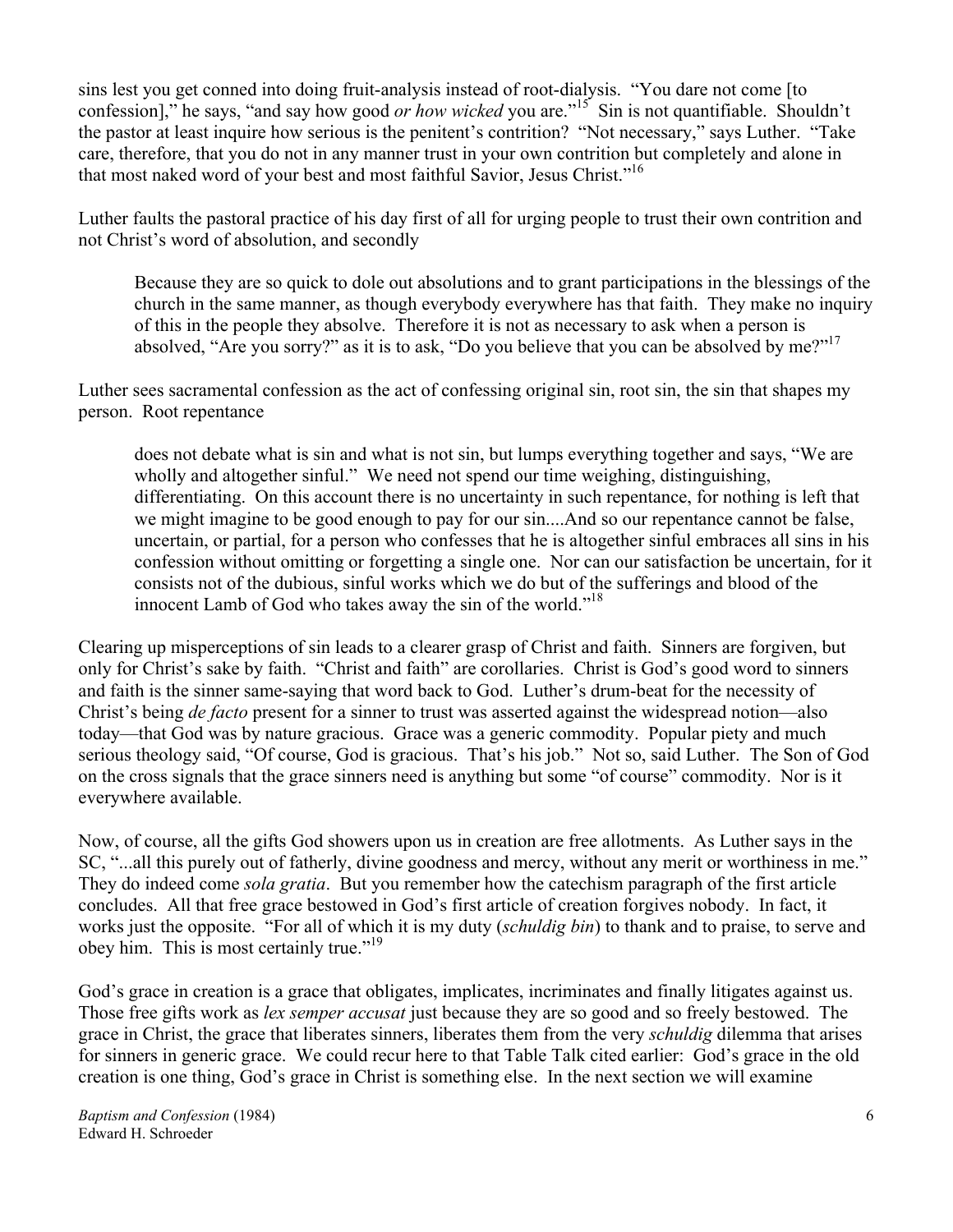Luther's *Explanations to the 95 These* to get at the Christic quality of grace that forgives in contrast to grace that obligates.

## *The Reform's Theological Roots*

The ignorance about Christ and faith that accompanies theologies of generic grace ignores the reality of original sin and the biblical declaration that God's generic response to sinners is deadly. Isaiah's inaugural vision (chapter 6) is the *locus classicus* for the lethal consequences of sinners' generic encounter with God. And that consequence does not arise from God's harshness or crankiness, but merely from God's justice, the *sine qua non* for a moral universe at all. *Lex semper accusat* was not an invention of the Reformers. They thought they were same-saying the Word of God.

If you want to escape God's legal (=just) criticism, you need to become a non-sinner. Then you are home free because the law cannot accuse a non-sinner. The sacrament of penance proposes to do just that: to produce a non-sinner. But as we have seen in tracking Luther's own tracking of its practice in his day, Christ and faith were rendered *un*necessary, and in his judgment *therefore* sinners never were un-sinned by it at all. But how then do Christ and faith produce the desired product, an un-sinned sinner who is accusation-proof?

One answer Luther gives in ET is the answer, "Theology of the Cross." He borrowed the phrase from 1 Corinthians along with its antithesis, "Theology of Glory." At the cross God's Son (=God in person) engages in participatory exchange with sinful humankind. In order to un-sin sinners God's Christ loads their sin onto his own shoulders and takes the consequences that that entails, viz., the wages of sin is death. But would that not leave the law of sin and death in charge after this alternate victim is dead? Not so. Why? The victim whom the law of sin and death killed was not only a sinner-for-us-all, but also the divine majesty. And so closely were the two natures interwoven in that one person, so intimate was that incarnation, so inextricable that assumption of sinners' humanity, that the rightful executioners of sinners could not take mortal action against this incriminated one without simultaneously criticizing and executing the divine majesty incarnate there. The upshot was that the otherwise justified executioners of sinners executed their own Lord as well. And to do that is to incriminate themselves as firstcommandment breakers.

For any Christ-connected sinner, therefore, the law that criticizes sinners is abrogated. In criticizing Christ to death the law signed its own death warrant. There is now therefore no condemnation for sinners who are in Christ Jesus. Christ is the one place in the world where sinners are immune to *lex semper accusat*. Thus when sinners take refuge on Christ's turf, they qualify as non-sinners. But isn't that all make-believe? Sinners being non-sinners? Isn't that just a simple contradiction? If it were only a pretend charade, true. But enter promise and faith.

In ET, Luther centers on the word *promise* as the key to the real transfer of Christ's merits to sinners. It is not fictitious, a merely heavenly bookkeeping transfer. The *locus classicus* passages for confession and absolution, Matt 16:19 ("Whatsoever you loose on earth shall be loosed in heaven") and John 20:23 ("If you forgive the sins of any, they are forgiven") are exegeted by Luther over and over again as Christ's promising to give his conquest of the law's criticism to any sinner who receives the sacramental absolution. The promise is in the second clause: They shall be loosed. They are forgiven.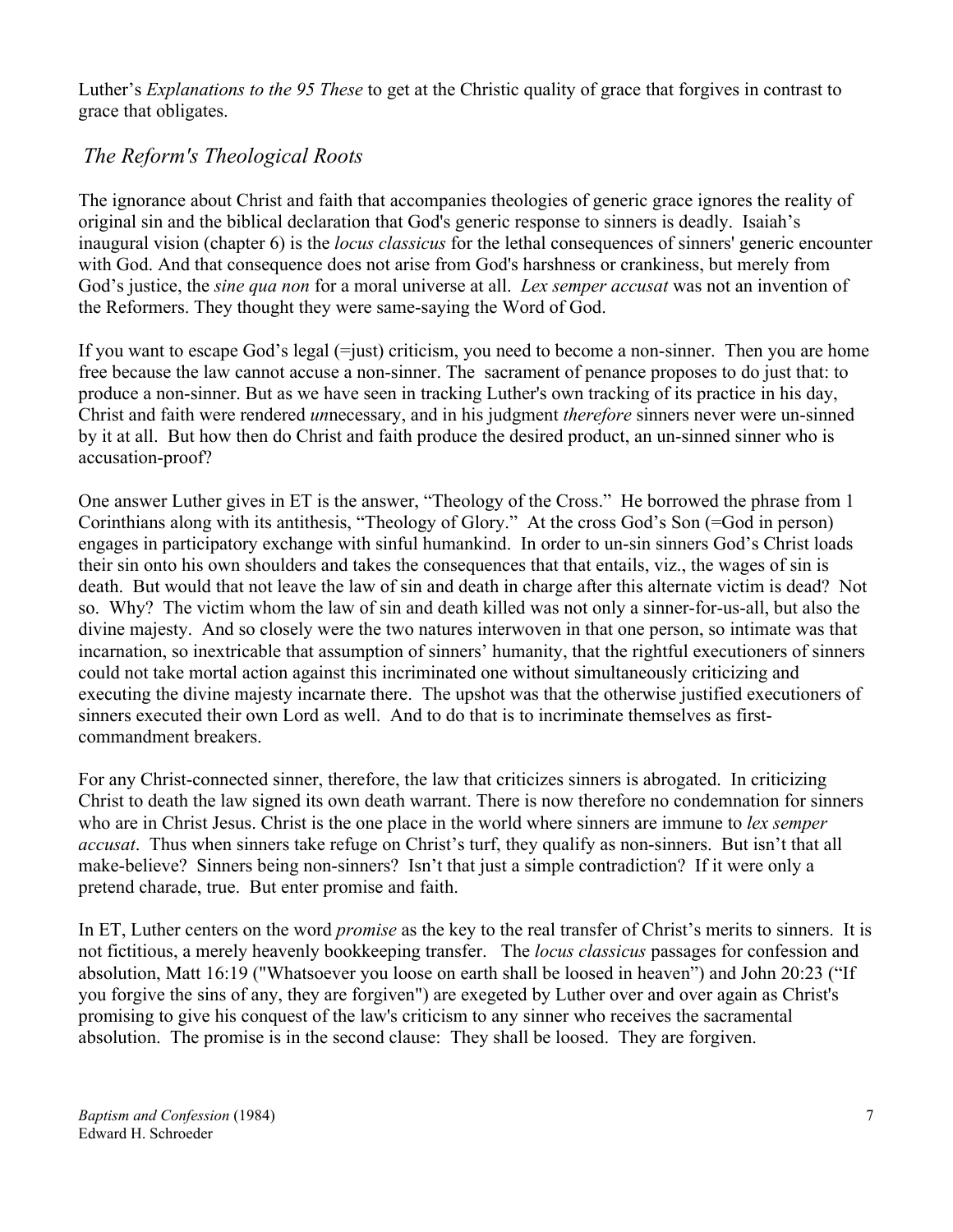But the promise needs to be heard by the penitent, so Luther formulates Thesis 7 in this way: "God remits" guilt to no one unless at the same time he humbles him in all things and makes him submissive to his vicar, the priest."<sup>20</sup> The participatory exchange (our sins onto Christ and Christ's righteousness imparted to us) comes when we are not listening to our uncertain anguished conscience, but to

the judgment of another [human being], not at all on account of the prelate himself or his power, but on account of the word of Christ who cannot lie when he says: "Whatever you loose on earth." For faith born of this word will bring peace of conscience, for it is according to this word that the priest shall loose. Whoever seeks peace in another way, for example, inwardly through experience certainly seems to tempt God and desires to have peace in fact, rather than in faith. For you will have peace only as long as you believe in the word of that one who promised, "Whatever you loose, etc." Christ is our peace, but only through faith. $12^{21}$ 

So how does faith figure in? Why "only through faith?" Why *sola fide*? Faith trusts the promise. Trusting the promise makes the promised item my possession. *Christum habere* is Luther's fuller definition for faith. To Thesis 37 he says:

It is impossible for one to be a Christian unless he possesses Christ. If he possess Christ, he possesses at the same time all the benefits of Christ....

Righteousness, strength, patience, humility, even all the merits of Christ are his through the unity of the Spirit *by faith in him*. All his sins are no longer his; but through that same unity with Christ everything is swallowed up in him. And this is the confidence that Christians have and our real joy of conscience that *by means of faith* our sins become no longer ours but Christ's. . .(and) all the righteousness of Christ becomes ours.

Indeed, this most pleasant participation in the benefits of Christ and joyful change of life do not take place except *by faith*. 22

Faith is the mechanism for the transfer: my sin to Christ, Christ's righteousness to me. Luther imagines a confessional case where the priest mucked things up badly and the parishioner too was

not sufficiently penitent or else did not think that he was, and yet believed with absolute confidence that he was absolved by the one who does the pardoning....That man's very faith causes him to be truly pardoned, for he believes in him who said: "Whatsoever, etc." (Matt 16:19).

Why is that so? "Faith in Christ always justifies....You receive as much as you believe."<sup>23</sup>

#### *Summary*

Luther's reform of sacramental penance was a reform in pastoral care; better said, a reform in pastoral *kerygma*. The teaching accompanying the sacrament, teaching about sin, Christ, and faith, makes all the difference.

*Sin* is not acts of human cussedness. Luther would smile, but disagree, at the whimsical word one hears among Christians today: "Original sin is the one Christian doctrine that is empirically verifiable." Not so.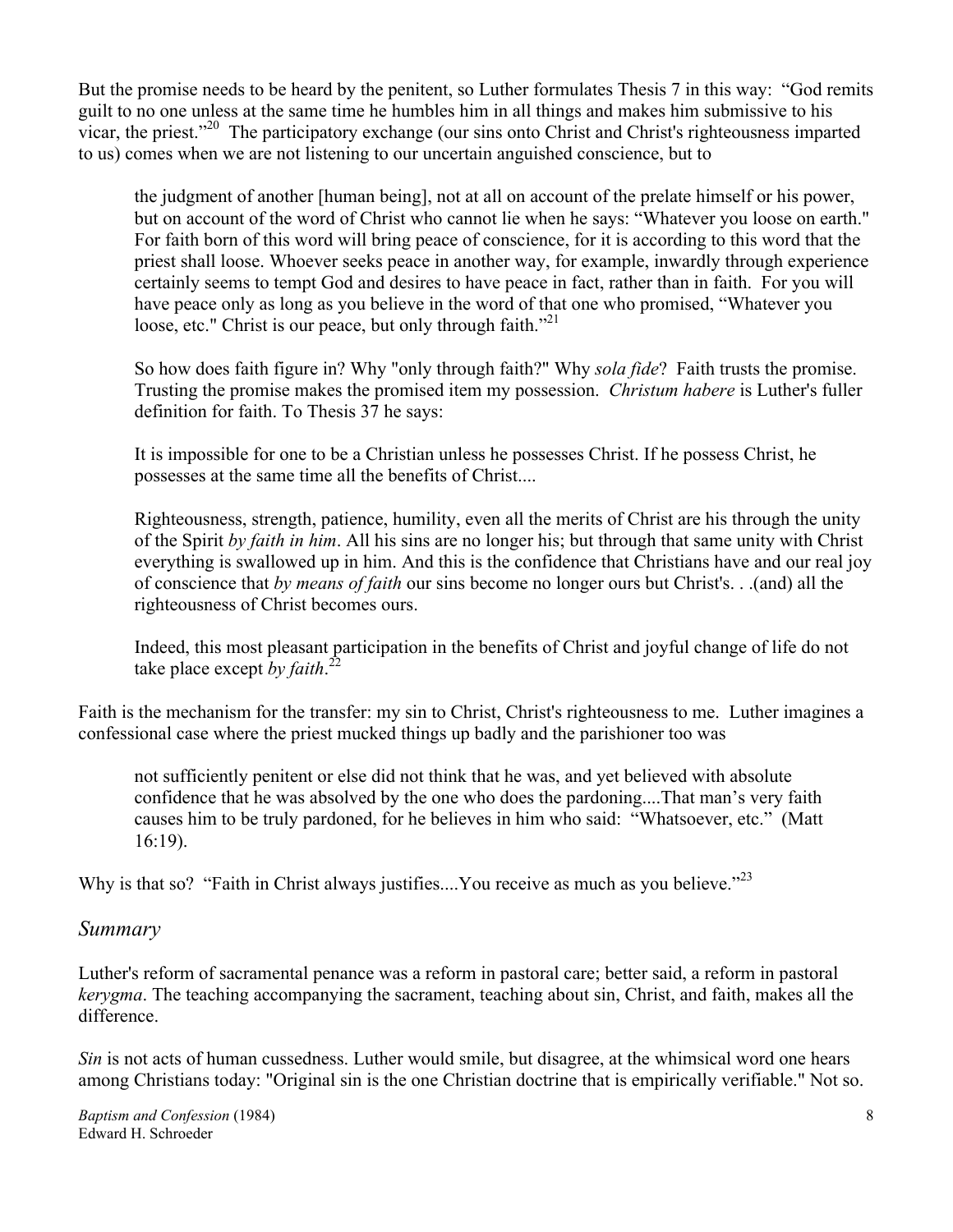That all of me--all these fabulous gifts--are *incurvatus in se*, that admission, that confession, comes only via response to the Word of God. It is not empirically verifiable. It comes by same-saying what God's Word of law says about and to me. Note well, this is not "total depravity" (= everything I am is no good). Luther's word is *Verderbung*, being ruined. My creaturely gifts are just that, fantastic gifts. What is total and sinful about them is that the person graced by them is living a life-line in the wrong direction, a ruinous direction: without fear of God, without trust in God, and with concupiscence. As the AC says: this is what sin really is; and even now it damns and brings eternal death on those not born again through Baptism and the Holy Spirit "<sup>24</sup>

*Christ* is the only adequate resource for coping with sin. The theology of the cross articulates the good news by highlighting "the merits of Christ" as the effective resource to un-sin sinners. For his own day Luther said:

Ever since the scholastic theology...began, the theology of the cross has been abrogated, and everything has been completely turned upside-down.

A theology of glory calls evil good, and good evil. Theology of the cross calls the thing what it actually is.<sup>25</sup>

*Faith* is not believing things to be true to which normally you would say "'tain't so." Faith is *fiducia* (trusting), yes, but it is true or false *fiducia* depending on the object that is being trusted. In the reform of penance Luther sought to move people away from trusting contrition to trusting Christ, or, more precisely, Christ's promise. And the benefit coming from trusting Christ's promise is that Christ's benefits become the sinner's possessions in the process. A favored axiom for Luther was: "Glaubstu, hastu; glaubstu nicht, hastu nicht."<sup>26</sup> Faith is the transfer mechanism for this happy change.

How to apply these insights, how to move from this heritage to minister to our own American context is not at all clear to me, and it is surely not an easy task. But it is a gift from Luther to us on his birthday—one for us to unwrap and share "for sinners like ourselves who need both repentance and exhortation to repentance every day."

Edward H. Schroeder

#### *Notes*

 $\overline{a}$ 

<sup>&</sup>lt;sup>1</sup> *Luther's Works* (54 vols.; St. Louis: Concordia; Philadelphia: Fortress, 1955-76) 46. 155-205; hereafter cited as LW.

 $2$  LW 46, 170-171.

<sup>&</sup>lt;sup>3</sup> Ibid., 172.

<sup>4</sup> Author's translation of *Weimar Ausgabe*, *Tischreden* V 210: 5518; also in LW 54, 442-43.

<sup>&</sup>lt;sup>5</sup> The Book of Concord: The Confession of the Evangelical Lutheran Church, ed. Theodore G. Tappert (Philadelphia: Fortress, 1959) 445-46, with author's emended translation. *The Book of Concord* is hereafter cited as BC.

 $6$  BC, p. 460.

 $^7$  BC, p. 305.

 $8$  Ibid; see also p. 306.

 $^{9}$  LW 31, 230.